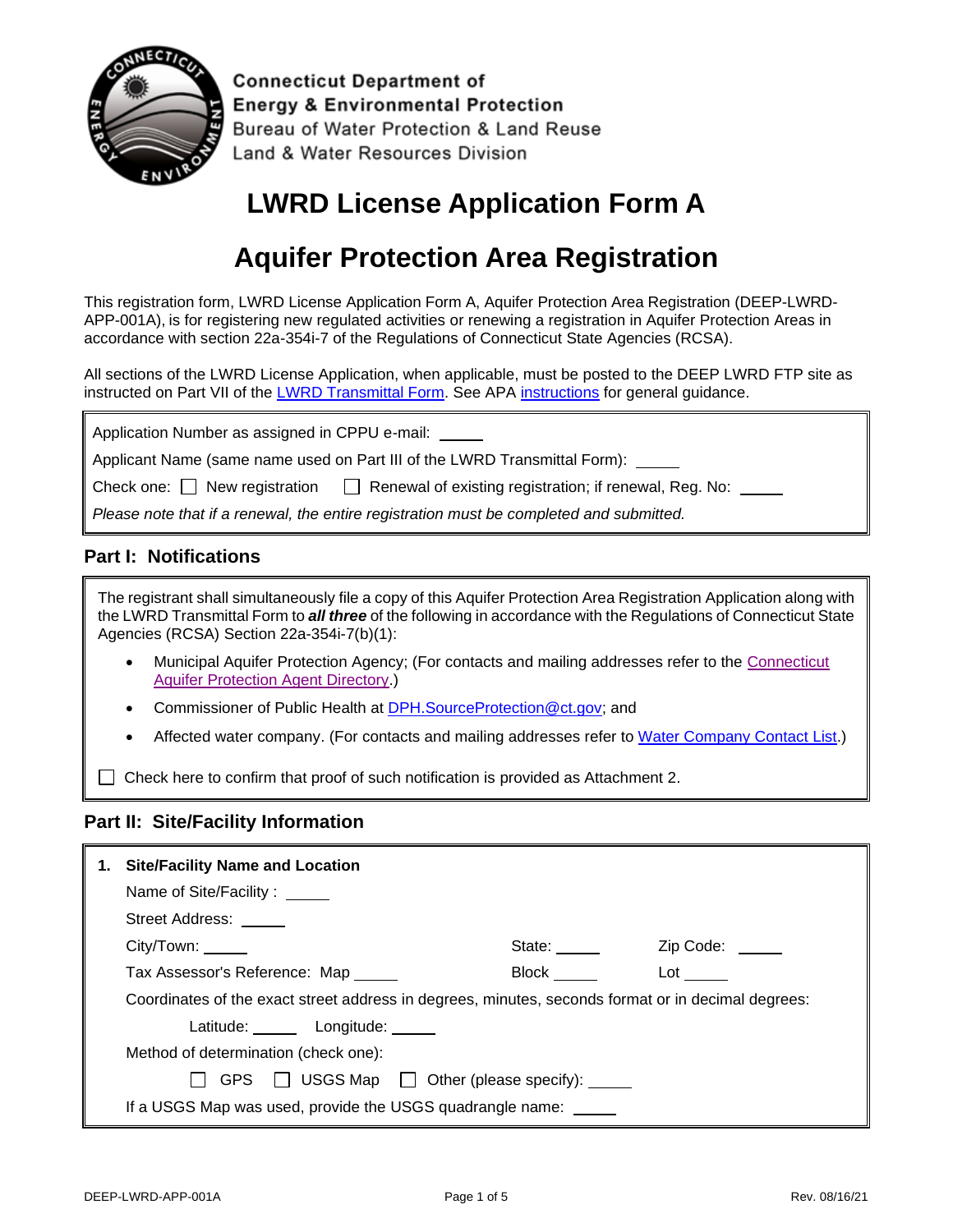## **Part II: Site/Facility Information (continued)**

| 2. | Are you registering a vacant site or an inactive site? $\Box$ Yes<br>∣ I No                                                                                                                                                                                                                                                                                                                                                                                                                                                                                                                                                                                                                                                                                                                                                                                                                                                                                                                                                                                                                                                                                                                                                                                                                                                                                                                                                                                                                                                                                                                                                                                                                                                                                                                                                                                                                                                     |                                                                                                              |                       |                   |  |  |  |
|----|---------------------------------------------------------------------------------------------------------------------------------------------------------------------------------------------------------------------------------------------------------------------------------------------------------------------------------------------------------------------------------------------------------------------------------------------------------------------------------------------------------------------------------------------------------------------------------------------------------------------------------------------------------------------------------------------------------------------------------------------------------------------------------------------------------------------------------------------------------------------------------------------------------------------------------------------------------------------------------------------------------------------------------------------------------------------------------------------------------------------------------------------------------------------------------------------------------------------------------------------------------------------------------------------------------------------------------------------------------------------------------------------------------------------------------------------------------------------------------------------------------------------------------------------------------------------------------------------------------------------------------------------------------------------------------------------------------------------------------------------------------------------------------------------------------------------------------------------------------------------------------------------------------------------------------|--------------------------------------------------------------------------------------------------------------|-----------------------|-------------------|--|--|--|
|    | Note that if you are registering a vacant site or an inactive site where no regulated activity is currently<br>taking place, you must complete the entire form, including the certification in Part III of this form, stating<br>that applicable best management practices are being met at the site.                                                                                                                                                                                                                                                                                                                                                                                                                                                                                                                                                                                                                                                                                                                                                                                                                                                                                                                                                                                                                                                                                                                                                                                                                                                                                                                                                                                                                                                                                                                                                                                                                           |                                                                                                              |                       |                   |  |  |  |
| 3. | Name of Aquifer Protection Area: _____                                                                                                                                                                                                                                                                                                                                                                                                                                                                                                                                                                                                                                                                                                                                                                                                                                                                                                                                                                                                                                                                                                                                                                                                                                                                                                                                                                                                                                                                                                                                                                                                                                                                                                                                                                                                                                                                                          |                                                                                                              |                       |                   |  |  |  |
| 4. | <b>Brief Description of Business Type:</b> _____                                                                                                                                                                                                                                                                                                                                                                                                                                                                                                                                                                                                                                                                                                                                                                                                                                                                                                                                                                                                                                                                                                                                                                                                                                                                                                                                                                                                                                                                                                                                                                                                                                                                                                                                                                                                                                                                                |                                                                                                              |                       |                   |  |  |  |
|    |                                                                                                                                                                                                                                                                                                                                                                                                                                                                                                                                                                                                                                                                                                                                                                                                                                                                                                                                                                                                                                                                                                                                                                                                                                                                                                                                                                                                                                                                                                                                                                                                                                                                                                                                                                                                                                                                                                                                 |                                                                                                              |                       |                   |  |  |  |
|    | 5. License History<br>Indicate the number and date of issuance of any previous state permits issued by DEEP and the names to<br>whom they were issued.                                                                                                                                                                                                                                                                                                                                                                                                                                                                                                                                                                                                                                                                                                                                                                                                                                                                                                                                                                                                                                                                                                                                                                                                                                                                                                                                                                                                                                                                                                                                                                                                                                                                                                                                                                          |                                                                                                              |                       |                   |  |  |  |
|    | <b>DEEP License/Permit</b><br>Number                                                                                                                                                                                                                                                                                                                                                                                                                                                                                                                                                                                                                                                                                                                                                                                                                                                                                                                                                                                                                                                                                                                                                                                                                                                                                                                                                                                                                                                                                                                                                                                                                                                                                                                                                                                                                                                                                            | <b>Permit Name</b>                                                                                           | Date<br><b>Issued</b> | Name of Permittee |  |  |  |
|    |                                                                                                                                                                                                                                                                                                                                                                                                                                                                                                                                                                                                                                                                                                                                                                                                                                                                                                                                                                                                                                                                                                                                                                                                                                                                                                                                                                                                                                                                                                                                                                                                                                                                                                                                                                                                                                                                                                                                 |                                                                                                              |                       |                   |  |  |  |
|    |                                                                                                                                                                                                                                                                                                                                                                                                                                                                                                                                                                                                                                                                                                                                                                                                                                                                                                                                                                                                                                                                                                                                                                                                                                                                                                                                                                                                                                                                                                                                                                                                                                                                                                                                                                                                                                                                                                                                 |                                                                                                              |                       |                   |  |  |  |
|    |                                                                                                                                                                                                                                                                                                                                                                                                                                                                                                                                                                                                                                                                                                                                                                                                                                                                                                                                                                                                                                                                                                                                                                                                                                                                                                                                                                                                                                                                                                                                                                                                                                                                                                                                                                                                                                                                                                                                 |                                                                                                              |                       |                   |  |  |  |
| 6. | <b>Regulated Activities</b>                                                                                                                                                                                                                                                                                                                                                                                                                                                                                                                                                                                                                                                                                                                                                                                                                                                                                                                                                                                                                                                                                                                                                                                                                                                                                                                                                                                                                                                                                                                                                                                                                                                                                                                                                                                                                                                                                                     |                                                                                                              |                       |                   |  |  |  |
|    | From the following list, check all regulated activities being conducted at the facility. Note only certain facilities<br>need to register regulated activities with DEEP, please see instructions for further detail. For a full description<br>of each regulated activity see RCSA section 22a-354i-1(34).<br>(A)<br>Underground storage or transmission of oil or petroleum<br>(B)<br>Oil or petroleum dispensing for the purpose of retail, wholesale or fleet use<br>$\Box$<br>On-site storage of hazardous materials for the purpose of wholesale sale<br>$\Box$<br>(C)<br>$\Box$<br>Repair or maintenance of vehicles or internal combustion engines of vehicles<br>(D)<br>$\Box$<br>Salvage operations of metal or vehicle parts<br>(E)<br>$\Box$<br>(F)<br>Wastewater discharges to ground water other than domestic sewage and stormwater<br>$\Box$<br>Car or truck washing<br>(G)<br>$\Box$<br>Production or refining of chemicals, including without limitation hazardous materials or asphalt<br>(H)<br>$\Box$<br>(I)<br>Clothes or cloth cleaning service (dry cleaner)<br>$\Box$<br>Industrial laundry service<br>(J)<br>$\Box$<br>(K)<br>Generation of electrical power by means of fossil fuels (power plants)<br>(L)<br>Production of electronic boards, electrical components, or other electrical equipment<br>$\Box$<br>(M)<br>Embalming or crematory services<br>$\Box$<br>(N)<br>Furniture stripping operations<br>$\Box$<br>(O)<br>Furniture finishing operations<br>$\Box$<br>(P)<br>Storage, treatment or disposal of hazardous waste under a RCRA permit (hazardous waste facility)<br>$\Box$<br>(Q)<br>Biological or chemical testing, analysis or research<br>$\Box$<br>(R)<br>Pest control services<br>$\Box$<br>(S)<br>Photographic finishing<br>$\Box$<br>(T)<br>Production or fabrication of metal products<br>$\Box$<br>(U)<br>Printing, plate making, lithography, photoengraving, or gravure |                                                                                                              |                       |                   |  |  |  |
|    | $\Box$<br>(V)<br>Accumulation or storage of waste oil, anti-freeze or spent lead-acid batteries (recycling facility<br>under a state DEEP General Permit)<br>(W)<br>Production of rubber, resin cements, elastomers or plastic<br>Storage of de-icing chemicals (salt storage facility, fleet, state or municipal garage)<br>(X)<br>(Y)<br>Accumulation, storage, handling, recycling, disposal, reduction, processing, burning, transfer or<br>composting of solid waste (under a state DEEP permit; a solid waste facility, landfill, transfer<br>station, composting facility, processing center)<br>Dying, coating or printing of textiles, or tanning or finishing of leather<br>(Z)                                                                                                                                                                                                                                                                                                                                                                                                                                                                                                                                                                                                                                                                                                                                                                                                                                                                                                                                                                                                                                                                                                                                                                                                                                       |                                                                                                              |                       |                   |  |  |  |
|    | (AA)<br>(BB)                                                                                                                                                                                                                                                                                                                                                                                                                                                                                                                                                                                                                                                                                                                                                                                                                                                                                                                                                                                                                                                                                                                                                                                                                                                                                                                                                                                                                                                                                                                                                                                                                                                                                                                                                                                                                                                                                                                    | Production of wood veneer, plywood, reconstituted wood or pressure-treated wood<br>Pulp production processes |                       |                   |  |  |  |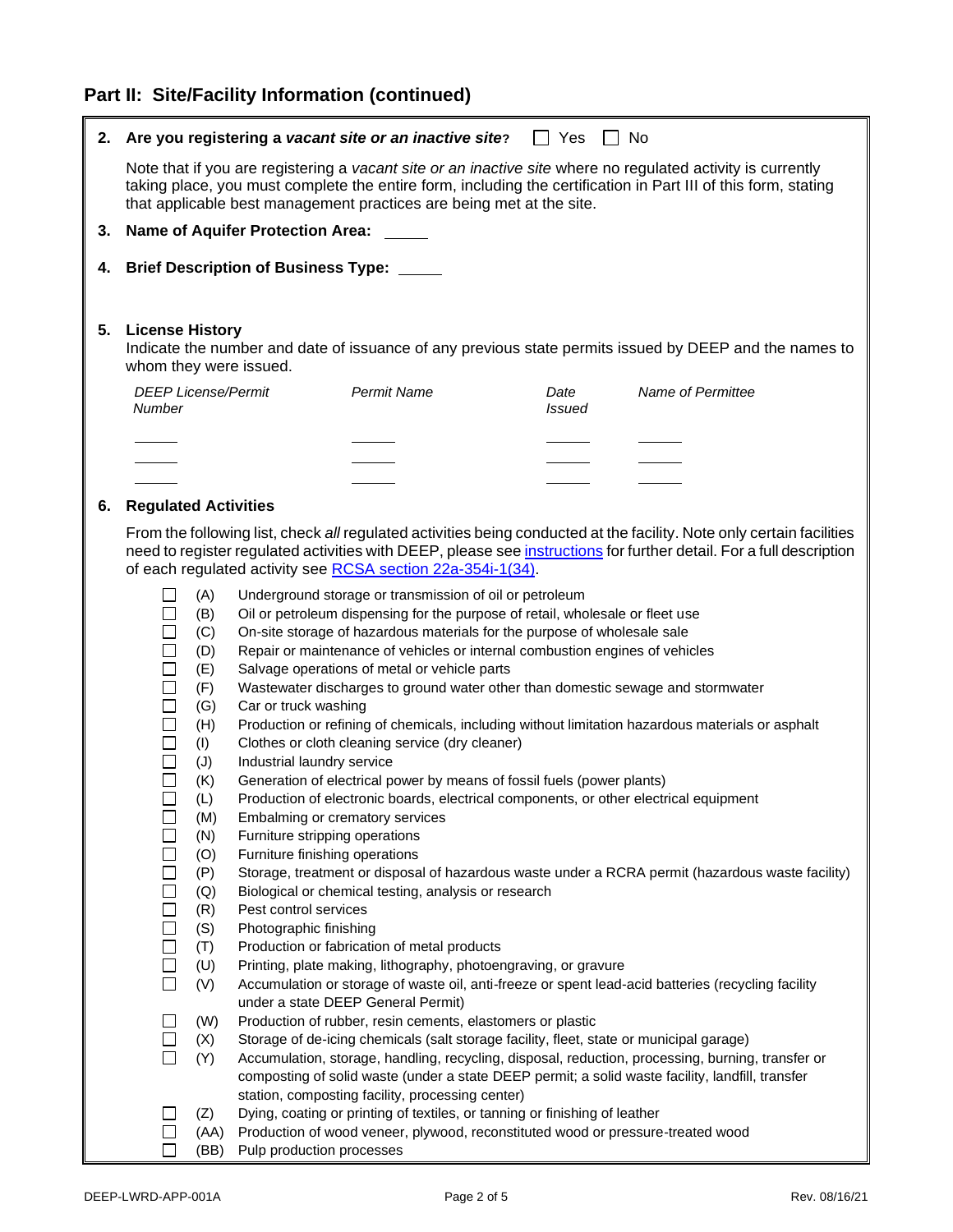### **Part III: Best Management Practices**

The registrant *and* the operator, if different from the registrant, must sign this part of the form to certify that the facility is in compliance with the Best Management Practices (BMPs) set forth in RCSA section 22a-354i-9(a).

For a full description of the BMPs for regulated activities, se[e RCSA section 22a-354i-9\(a\)](https://eregulations.ct.gov/eRegsPortal/Browse/RCSA/Title_22aSubtitle_22a-354iSection_22a-354i-9/) or [instructions.](https://portal.ct.gov/-/media/DEEP/Permits_and_Licenses/Land_Use_Permits/Aquifer_Protection_Permits/APAreginstpdf.pdf?la=en) Appendix B. A registration will be considered incomplete unless the required signatures are provided. Note that electronic signatures are acceptable.

| "I certify that the subject facility is in compliance with all the best management practices set forth in RCSA Section<br>22a-354i-9(a). I have checked the box by each of the following statements as verification that the subject facility is<br>in compliance with all applicable best management practices." |                       |  |  |  |  |
|-------------------------------------------------------------------------------------------------------------------------------------------------------------------------------------------------------------------------------------------------------------------------------------------------------------------|-----------------------|--|--|--|--|
| Storage of hazardous materials above ground is in compliance with all provisions of RCSA section 22a-<br>$354i-9(a)(1)$ .                                                                                                                                                                                         |                       |  |  |  |  |
| The number of underground storage tanks used to store hazardous materials shall not increase in<br>accordance with RCSA section 22a-354i-9(a)(2).                                                                                                                                                                 |                       |  |  |  |  |
| Replacement of any underground storage tanks used to store hazardous materials shall take place in<br>accordance with all provisions of RCSA section 22a-354i-9(a)(3).                                                                                                                                            |                       |  |  |  |  |
| Devices for release of wastewaters to the ground shall not be used except in accordance with RCSA<br>section 22a-354i-9(a)(4).                                                                                                                                                                                    |                       |  |  |  |  |
| A Materials Management Plan has been developed in accordance with RCSA section 22a-354i-9(a)(5) and<br>will be implemented upon issuance of a permit.                                                                                                                                                             |                       |  |  |  |  |
| A Stormwater Management Plan has been developed in accordance with RCSA section 22a-354i-9(b) and<br>will be implemented upon issuance of a permit.                                                                                                                                                               |                       |  |  |  |  |
| Signature of Registrant                                                                                                                                                                                                                                                                                           | Date                  |  |  |  |  |
|                                                                                                                                                                                                                                                                                                                   |                       |  |  |  |  |
| <b>Printed Name of Registrant</b>                                                                                                                                                                                                                                                                                 | Title (if applicable) |  |  |  |  |
| Signature of Operator (if different than above)                                                                                                                                                                                                                                                                   | Date                  |  |  |  |  |
| <b>Printed Name of Operator</b>                                                                                                                                                                                                                                                                                   | Title (if applicable) |  |  |  |  |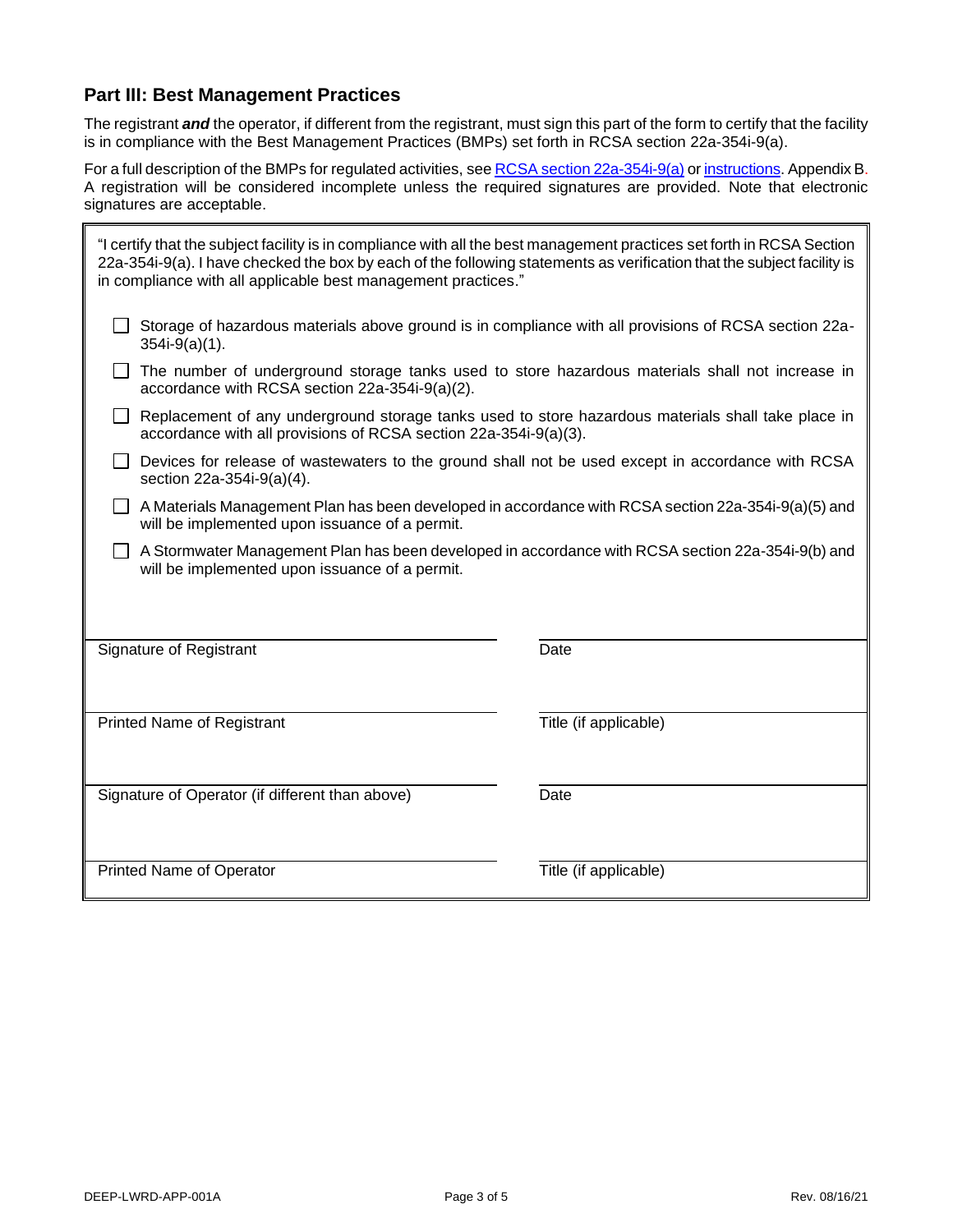### **Part IV: Supporting Documents**

Check the applicable box below for each attachment being submitted with this registration form. When submitting any supporting documents, please label the documents as indicated in this part (e.g., Attachment 2, Attachment 12, etc.), be sure to include the registrant's name as indicated on this registration form, and include the attachments following this form.

NOTE: Attachment numbering is NOT consecutive as the attachments relate to multiple LWRD program applications.

| All attachments listed below are required to be submitted with this completed registration form. |                                                                                                                                                                                                                                                                                                                                                                                   |  |  |  |  |  |  |
|--------------------------------------------------------------------------------------------------|-----------------------------------------------------------------------------------------------------------------------------------------------------------------------------------------------------------------------------------------------------------------------------------------------------------------------------------------------------------------------------------|--|--|--|--|--|--|
| Attachment 2:                                                                                    | Proof of Notification in the form of a certified mail receipt.                                                                                                                                                                                                                                                                                                                    |  |  |  |  |  |  |
|                                                                                                  | Attachment 12: Facility Boundary Map                                                                                                                                                                                                                                                                                                                                              |  |  |  |  |  |  |
|                                                                                                  | The location of the facility*, using street address or other appropriate method of location,<br>and showing the property boundaries of the facility on a 1:24,000 scale United States<br>Geological Survey Topographic Quadrangle Base Map. Indicate the quadrangle name<br>on the map. For sample maps see Figure A and Figure B of the instructions.                            |  |  |  |  |  |  |
|                                                                                                  | *Note: In accordance with RCSA section 22a-354i-1, "facility" is defined as property<br>where a regulated activity is being conducted by any person, including without limitation<br>any buildings located on the property that are owned or leased by that person; and<br>includes contiguous land owned, leased, or for which there is an option to purchase by<br>that person. |  |  |  |  |  |  |
|                                                                                                  | Attachment 38: Materials Management Plan                                                                                                                                                                                                                                                                                                                                          |  |  |  |  |  |  |
|                                                                                                  | Refer to the Model Form for Developing a Materials Management Plan for Regulated<br><b>Activities in Aquifer Protection Areas for guidance.</b>                                                                                                                                                                                                                                   |  |  |  |  |  |  |
| Attachment 39:                                                                                   | Stormwater Management Plan and Aquifer Protection Supplement                                                                                                                                                                                                                                                                                                                      |  |  |  |  |  |  |
|                                                                                                  | Refer to the Instructions for Developing a Stormwater Management Plan for Regulated<br>Activities in Aquifer Protection Areas and the Aquifer Protection Stormwater<br>Management Plan Supplement Form for guidance.                                                                                                                                                              |  |  |  |  |  |  |
|                                                                                                  | Attachment 43: Other Information, including additional signatures for Registrant Certification.                                                                                                                                                                                                                                                                                   |  |  |  |  |  |  |